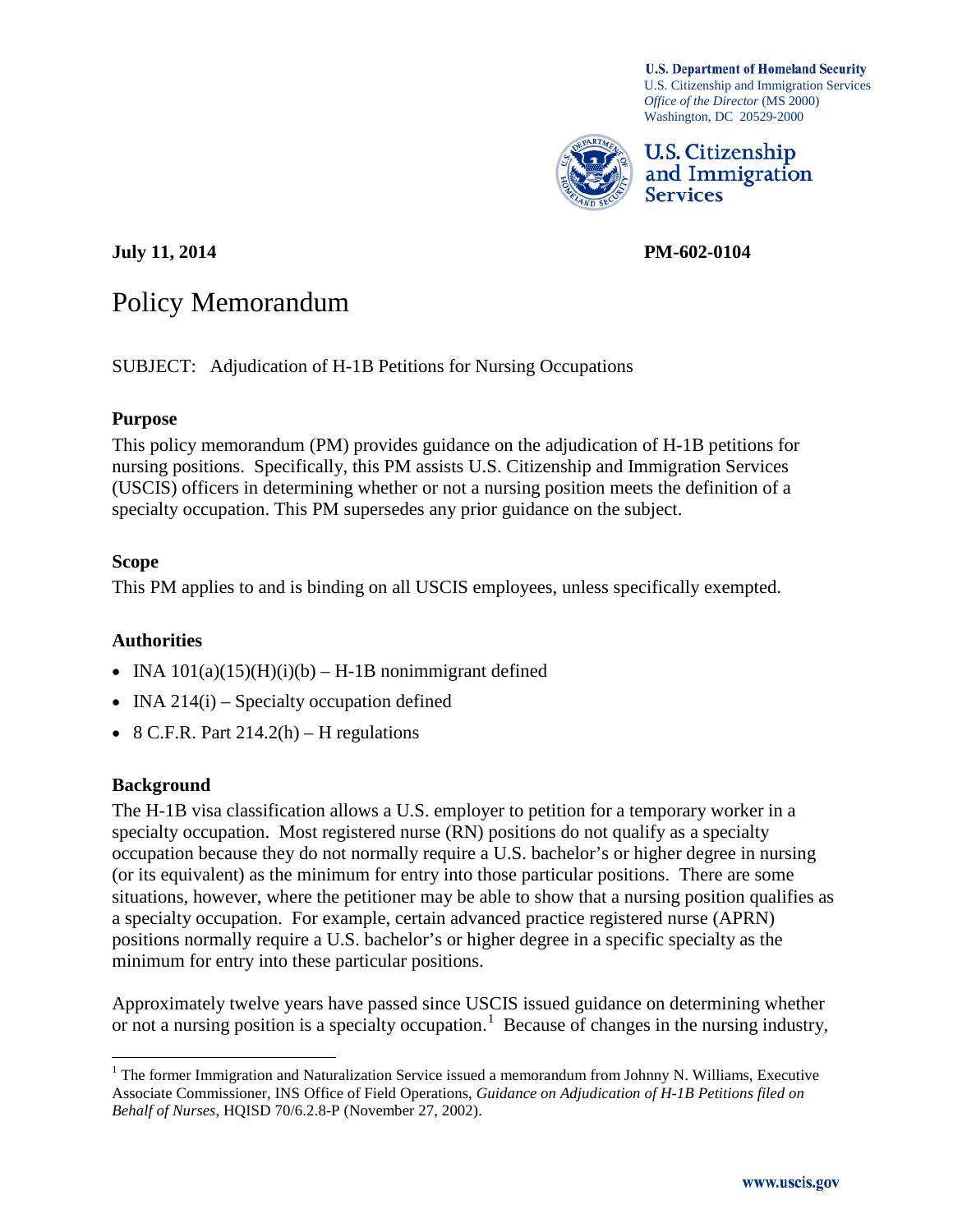USCIS is issuing this PM to provide updated guidance on the adjudication of H-1B petitions for nurses.

## **Guidance**

## **I. Requirements for H-1B Classification in a Specialty Occupation**

The H-1B visa classification allows U.S. employers (petitioners) to petition to hire employees (beneficiaries) to work in specialty occupations. The term "specialty occupation" means an occupation that requires: (1) theoretical and practical application of a body of highly specialized knowledge; and, (2) attainment of a bachelor's or higher degree in the specific specialty (or its equivalent) as a minimum requirement for entry into the occupation in the United States.<sup>[2](#page-1-0)</sup>

To qualify as a specialty occupation, the regulations require that the petitioner demonstrate that the position meets at least one of the following criteria: $\frac{3}{2}$  $\frac{3}{2}$  $\frac{3}{2}$ 

- A baccalaureate or higher degree or its equivalent is normally the minimum requirement for entry into the particular position; $4$
- The degree requirement is common to the industry in parallel positions among similar organizations or, in the alternative, an employer may show that its particular position is so complex or unique that it can be performed only by an individual with a degree;
- The employer normally requires a degree or its equivalent for the position; or
- The nature of the duties [is] so specialized and complex that the knowledge required to perform the duties is usually associated with the attainment of a baccalaureate or higher degree.

For an H-1B petition to be approved, the petitioner must establish that the offered position meets all of the applicable statutory and regulatory provisions.

# **II. Registered Nurses**

Registered nurses generally do not qualify for H-1B classification.<sup>[5](#page-1-3)</sup> This is because most RN positions do not normally require a U.S. bachelor's or higher degree in nursing (or its equivalent) as the minimum for entry into these particular positions and thus are unable to qualify as specialty occupations. According to the U.S. Department of Labor's *Occupational Outlook Handbook* (OOH), RNs usually take one of three education paths: a bachelor's of science degree

<span id="page-1-2"></span><span id="page-1-1"></span>

<span id="page-1-0"></span><sup>&</sup>lt;sup>2</sup> INA 214(i)(1) and 8 C.F.R 214.2(h)(4)(ii).<br><sup>3</sup> 8 C.F.R. 214.2(h)(4)(iii)(A).<br><sup>4</sup> 8 C.F.R. 214.2(h)(4)(iii)(A)(1). The degree must be in the specific specialty that is directly related to the H-1B position, unless the petitioner demonstrates that an alternative, closely related specialty degree applies to the position.

<span id="page-1-3"></span><sup>5</sup> According to the National Council of State Boards of Nursing (NCSBN) an RN is an individual who has graduated from a state-approved school of nursing, passed the NCLEX-RN Examination and is licensed by a state board of nursing to provide patient care. *See* NCSBN's website at https://www.ncsbn.org/2731.htm. Standard RN positions provide and coordinate patient care, educate patients and the public about various health conditions, and provide advice and emotional support to patients and their family members. *See* the online version of Department of Labor's *Occupational Outlook Handbook* (OOH) a[t http://www.bls.gov/ooh/healthcare/registered-nurses.htm.](http://www.bls.gov/ooh/healthcare/registered-nurses.htm)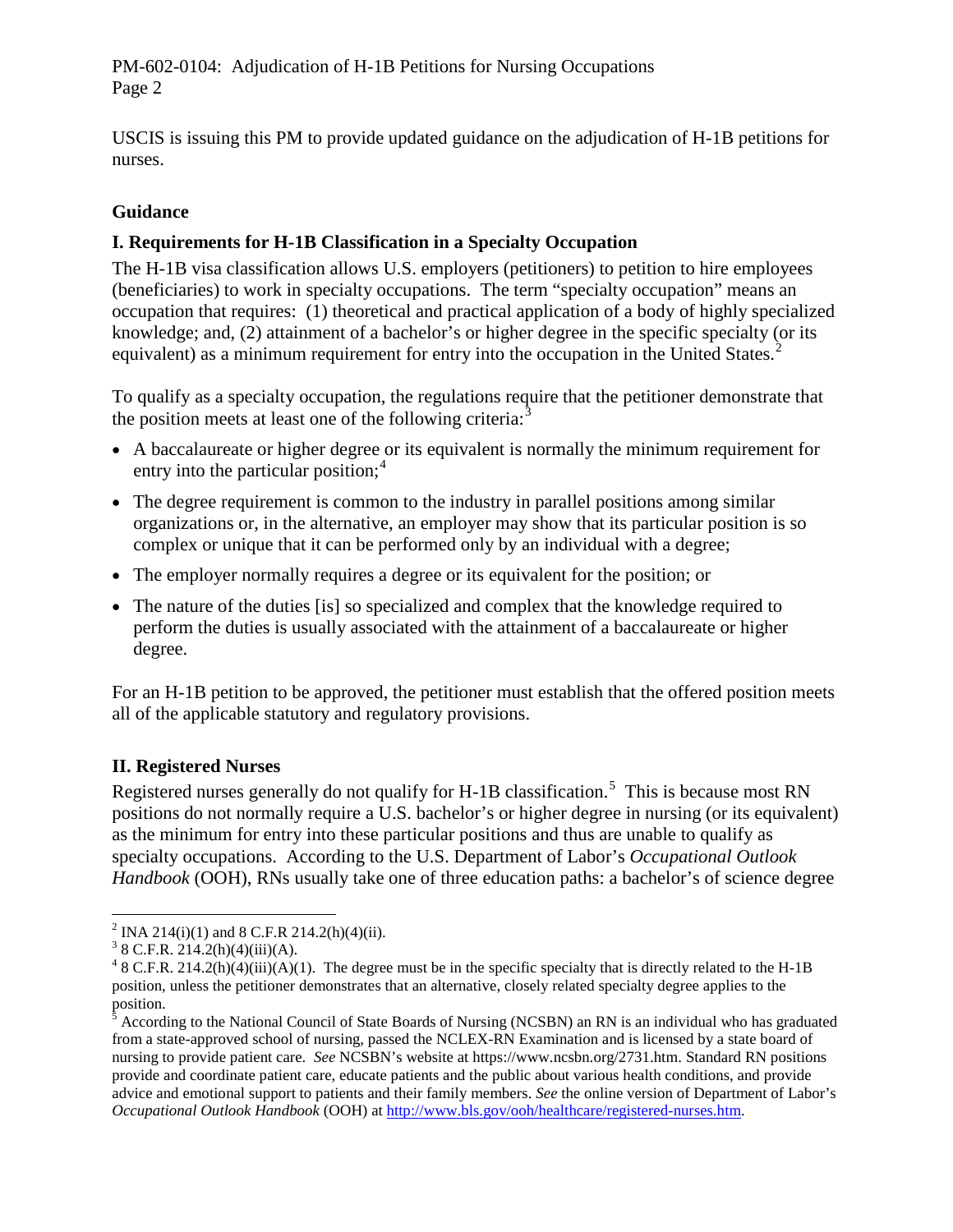in nursing (BSN), an associate's degree in nursing (ADN), or a diploma from an approved nursing program.<sup>[6](#page-2-0)</sup> Generally, licensed graduates of any of the three types of education programs (bachelor's, associate's, or diploma) qualify for entry-level RN positions. Although the ADN is still the most common degree people pursue to become an RN, nursing candidates are increasingly pursuing BSN degrees.<sup>[7](#page-2-1)</sup> In addition, RNs with an ADN or diploma may return to school to earn a bachelor's degree through an ADN-to-BSN program. There are also master's degree programs in nursing, combined bachelor's and master's programs, and programs for those who wish to enter the nursing profession but hold a bachelor's degree in another field.<sup>[8](#page-2-2)</sup>

The private sector is increasingly showing a preference for more highly educated nurses. The American Nurses Credentialing Center (ANCC) Magnet Recognition Program recognizes health care organizations that advance nursing excellence and leadership. In this regard, achieving Magnet status indicates that the nursing workforce within an institution has attained a number of high standards relating to quality and standards of nursing practice.<sup>[9](#page-2-3)</sup>

Registered nurses' duties and titles often depend on where they work and the patients with whom they work. Their work can focus on specific areas, including the following examples:  $10$ 

| <b>Position</b>              | <b>Duties</b>                              |
|------------------------------|--------------------------------------------|
| <b>Addiction nurses</b>      | Care for patients who need help to         |
|                              | overcome addictions to alcohol, drugs,     |
|                              | tobacco, and other substances.             |
| Cardiovascular nurses        | Care for patients with heart disease and   |
|                              | people who have had heart surgery.         |
|                              |                                            |
| Critical care nurses         | Work in intensive care units (ICU) in      |
|                              | hospitals, providing care to patients with |
|                              | serious, complex, and acute illnesses      |
|                              | and injuries that need very close          |
|                              | monitoring and treatment.                  |
| <i>Emergency room nurses</i> | Work as part of a team with physicians,    |
|                              | other nurses and healthcare                |

<span id="page-2-0"></span> <sup>6</sup> For more information on registered nurses, *see* the online version of Department of Labor's *Occupational Outlook Handbook* (OOH) a[t http://www.bls.gov/ooh/healthcare/registered-nurses.htm.](http://www.bls.gov/ooh/healthcare/registered-nurses.htm) USCIS recognizes the OOH as an authoritative source on the duties and educational requirements of the occupations that it addresses.

<span id="page-2-1"></span><sup>&</sup>lt;sup>7</sup> Institute of Medicine. *The Future of Nursing: Leading Change, Advancing Health.* Washington, DC: The National Academies Press (2011) *at* http://www.nap.edu/catalog.php?record\_id=12956.

<span id="page-2-2"></span> $\frac{8}{9}$  See [http://www.bls.gov/ooh/healthcare/registered-nurses.htm#tab-4](http://www.bls.gov/ooh/healthcare/registered-nurses.htm%23tab-4) (last visited *March 24, 2014*).<br><sup>9</sup> For example, as of January 1, 2013, 100% of nurse managers of individual units/wards/clinics must have at le

<span id="page-2-3"></span>baccalaureate degree in nursing upon submission of the Magnet application. Additionally, to apply for Magnet designation, the organization must show what plans are in place to achieve the recommendation of having an 80% baccalaureate prepared registered nurse workforce by 2020. *See* ANCC (American Nurses Credentialing Center (ANCC) *Magnet Recognition Program® FAQ: Data and Expected Outcomes* at

<span id="page-2-4"></span><sup>&</sup>lt;sup>10</sup> See Bureau of Labor Statistics, U.S. Department of Labor, *Occupational Outlook Handbook, 2014-15 Edition*, Registered Nurses, <http://www.bls.gov/ooh/healthcare/registered-nurses.htm> (last visited *April 21, 2014*).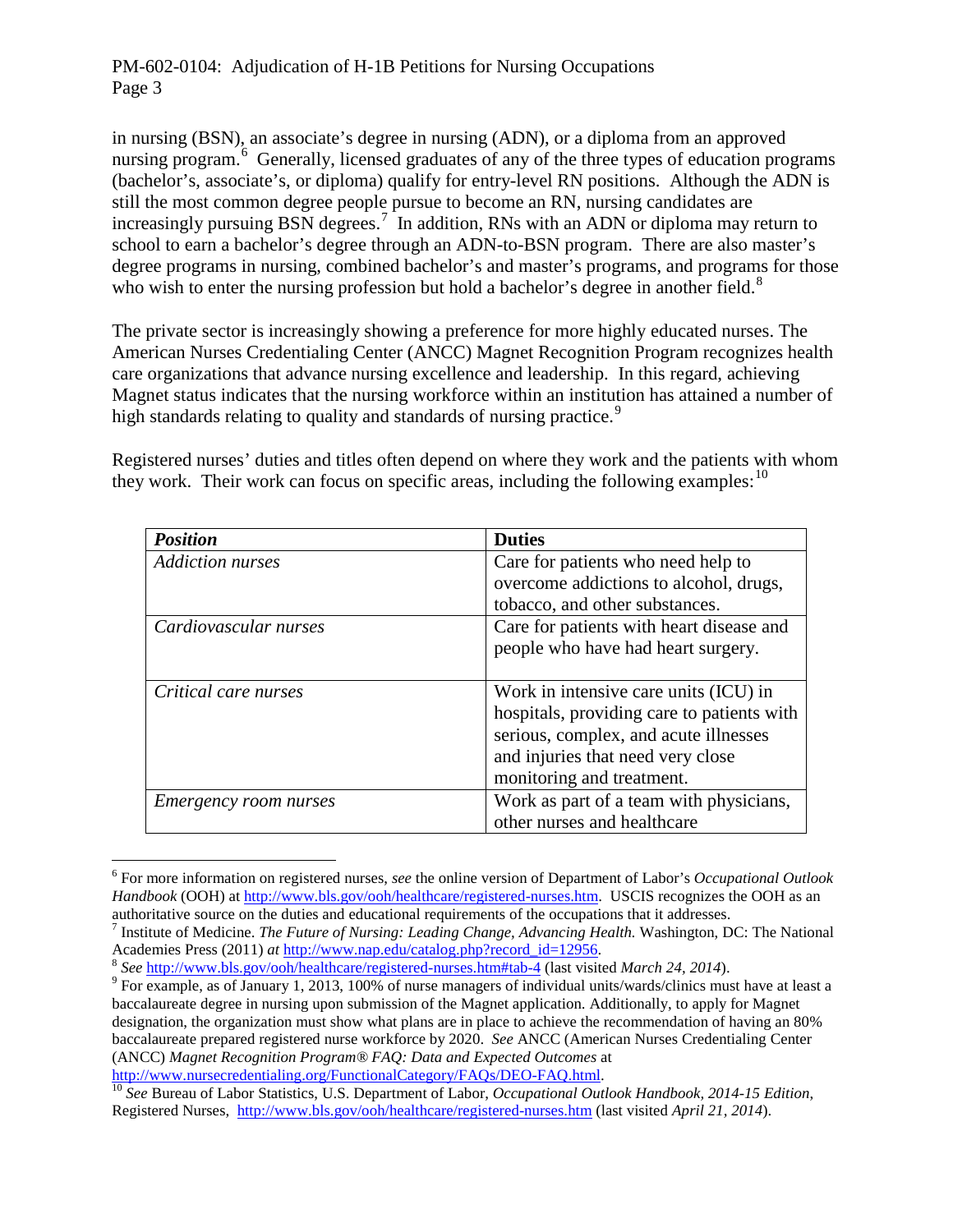|                                        | professionals to provide care, monitor    |
|----------------------------------------|-------------------------------------------|
|                                        | health conditions, plan long-term care    |
|                                        | needs, administer medicine, use medical   |
|                                        | equipment, perform minor medical          |
|                                        | operations, and advise patients and their |
|                                        | families on illness, care and continued   |
|                                        | care after a hospital stay.               |
| Genetics nurses                        | Provide screening, counseling, and        |
|                                        | treatment of patients with genetic        |
|                                        | disorders, such as cystic fibrosis.       |
| Neonatology nurses                     | Take care of newborn babies.              |
| Nephrology nurses                      | Care for patients who have kidney-        |
|                                        | related health issues stemming from       |
|                                        | diabetes, high blood pressure, substance  |
|                                        | abuse, or other causes.                   |
| Oncology nurses                        | Combine their scientific knowledge,       |
|                                        | technical skills, and caring to help      |
|                                        | people living with cancer and their       |
|                                        | families throughout the cancer journey -  |
|                                        | from diagnosis and treatment to           |
|                                        | survivorship and end-of-life care.        |
| Pediatric nurses                       | Work with patients from infancy to        |
|                                        | young adulthood, giving developmental     |
|                                        | screenings, immunizations, and treating   |
|                                        | common illnesses.                         |
| Peri-Operative (Operating Room) nurses | Have a hands-on role, directly assisting  |
|                                        | surgeons during a procedure. For          |
|                                        | instance, they may help to suction the    |
|                                        | incision site or suture a wound.          |
| Rehabilitation nurses                  | Care for patients with temporary or       |
|                                        | permanent disabilities.                   |
| Other nurses                           | Have jobs in which they do not work       |
|                                        | directly with patients, but must still    |
|                                        | have an active registered nurse license.  |

Depending on the facts of the case, some of these RN positions may qualify as specialty occupations.

# **III. Advanced Practice Registered Nurses**

Advanced practice registered nurse defines a level of nursing practice that utilizes extended and expanded skills, experience and knowledge in assessment, planning, implementation, diagnosis and evaluation of the care required.<sup>[11](#page-3-0)</sup> Positions that require nurses who are certified APRNs will

<span id="page-3-0"></span><sup>&</sup>lt;sup>11</sup> APRNs provide and coordinate patient care and they may provide primary and specialty health care. APRNs who work with patients typically perform many of the same duties as RNs, gathering information about a patient's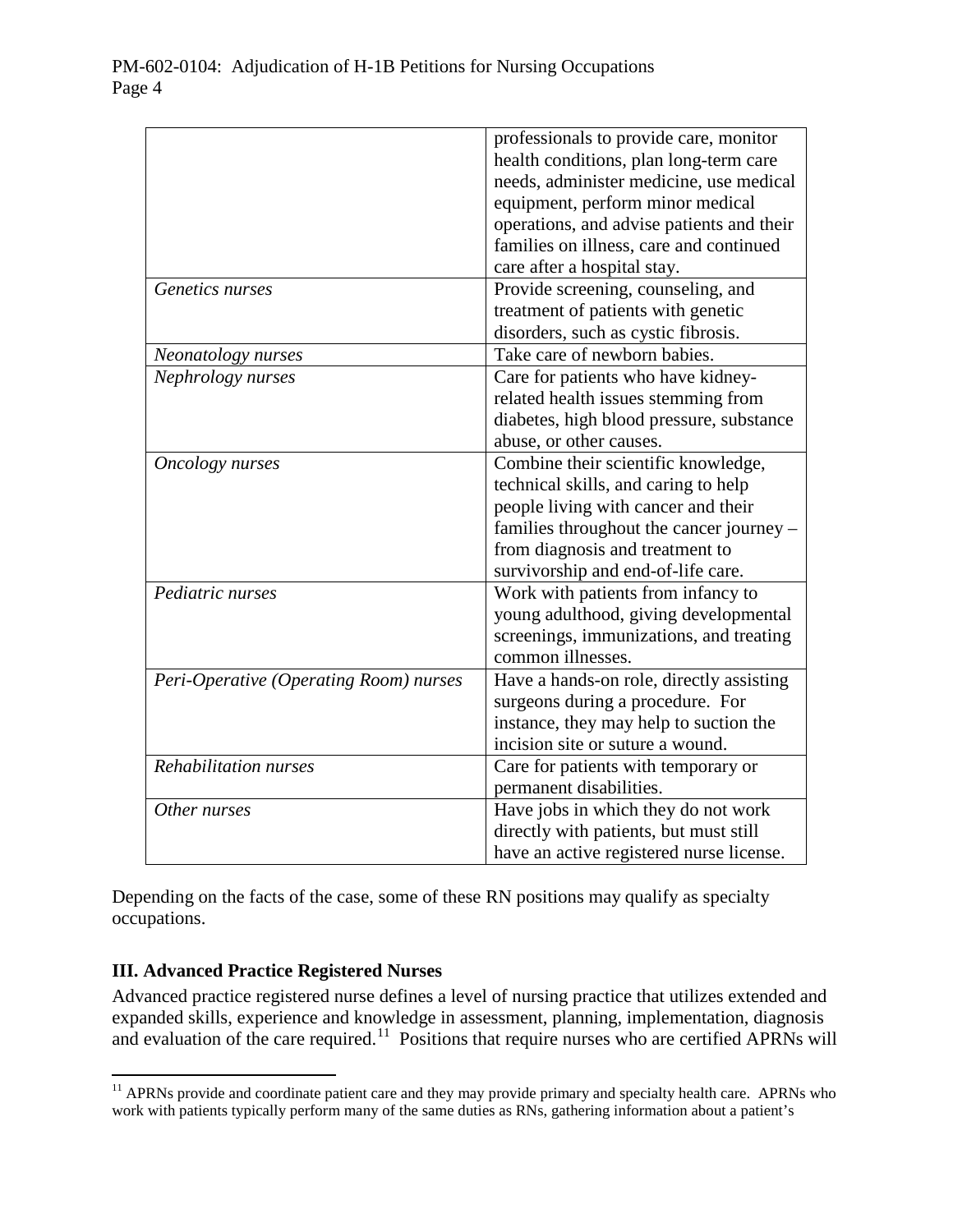generally be specialty occupations due to the advanced level of education and training required for certification.

However, having a degree is not, by itself, sufficient for the position to qualify for H-1B classification. A critical factor remains whether a baccalaureate or higher degree in a specific specialty (or its equivalent) is normally required for these particular positions. It must be noted that a beneficiary's credentials to perform a particular job are relevant only when the job is found to qualify as a specialty occupation. USCIS is required to follow long-standing legal standards and determine whether the proffered position qualifies as a specialty occupation, and whether a beneficiary is qualified for the position at the time the nonimmigrant visa petition is filed.<sup>[12](#page-4-0)</sup>

Each state legislature and Board of Nursing decides on the title it will use for APRNs and regulates licensure, scope, and standards of practice. While the burden is on the petitioner to establish eligibility for the benefit sought, generally, the following is a non-exhaustive list of APRN occupations that may satisfy the requirements for a specialty occupation:<sup>[13](#page-4-1)</sup>

- Certified Nurse-Midwife (CNM);
- Certified Clinical Nurse Specialist (CNS);
- Certified Nurse Practitioner (CNP); and
- Certified Registered Nurse Anesthetist (CRNA).

## **IV. State Licensing Requirements and the Nurse Licensure Compact**

The nursing profession is regulated at the state level. In all states, the District of Columbia, and U.S. territories, RNs must have a nursing license. To become licensed, RNs must graduate from an approved nursing program and pass the National Council Licensure Examination (NCLEX). Other requirements for licensing vary from state to state.

If a state requires at least a bachelor's degree in nursing to obtain a nursing license, an RN position in that state would generally be considered a specialty occupation. At this time, no state requires a bachelor's degree in nursing for licensure. However, state licensure requirements are subject to change.

 $\overline{a}$ condition and taking action to treat or manage the patient's health. However, APRNs are also trained to perform many additional functions, including ordering and evaluating test results, referring patients to specialists, and diagnosing and treating ailments. APRNs focus on patient-centered care, which means understanding a patient's concerns and lifestyle before choosing a course of action. [http://www.bls.gov/ooh/healthcare/nurse-anesthetists](http://www.bls.gov/ooh/healthcare/nurse-anesthetists-nurse-midwives-and-nurse-practitioners.htm#tab-2)[nurse-midwives-and-nurse-practitioners.htm#tab-2](http://www.bls.gov/ooh/healthcare/nurse-anesthetists-nurse-midwives-and-nurse-practitioners.htm#tab-2) (visited *April 16, 2014*).

<span id="page-4-0"></span><sup>12</sup> *Cf. Matter of Michael Hertz Assoc.*, 19 I&N Dec. 558, 560 (Comm'r 1988) ("The facts of a beneficiary's background only come at issue after it is found that the position in which the petitioner intends to employ him falls within [a specialty occupation].").

<span id="page-4-1"></span> $<sup>13</sup>$  Examples of APRN duties are available on the OOH in the chapter entitled "Nurse Anesthetists, Nurse Midwives,</sup> and Nurse Practitioners." *See* [http://www.bls.gov/ooh/healthcare/nurse-anesthetists-nurse-midwives-and-nurse](http://www.bls.gov/ooh/healthcare/nurse-anesthetists-nurse-midwives-and-nurse-practitioners.htm)[practitioners.htm](http://www.bls.gov/ooh/healthcare/nurse-anesthetists-nurse-midwives-and-nurse-practitioners.htm) (visited *March 24, 2014*). Advanced Practice Psychiatric Nurses (APPN) is an example of how different states or employer may use the same title for different positions. For example, in New Jersey, APPNs with CNS or NP credentials in psychiatric mental health nurse are called nurse practitioners by the state. *See* [http://www.apna.org/i4a/pages/index.cfm?pageid=3866.](http://www.apna.org/i4a/pages/index.cfm?pageid=3866)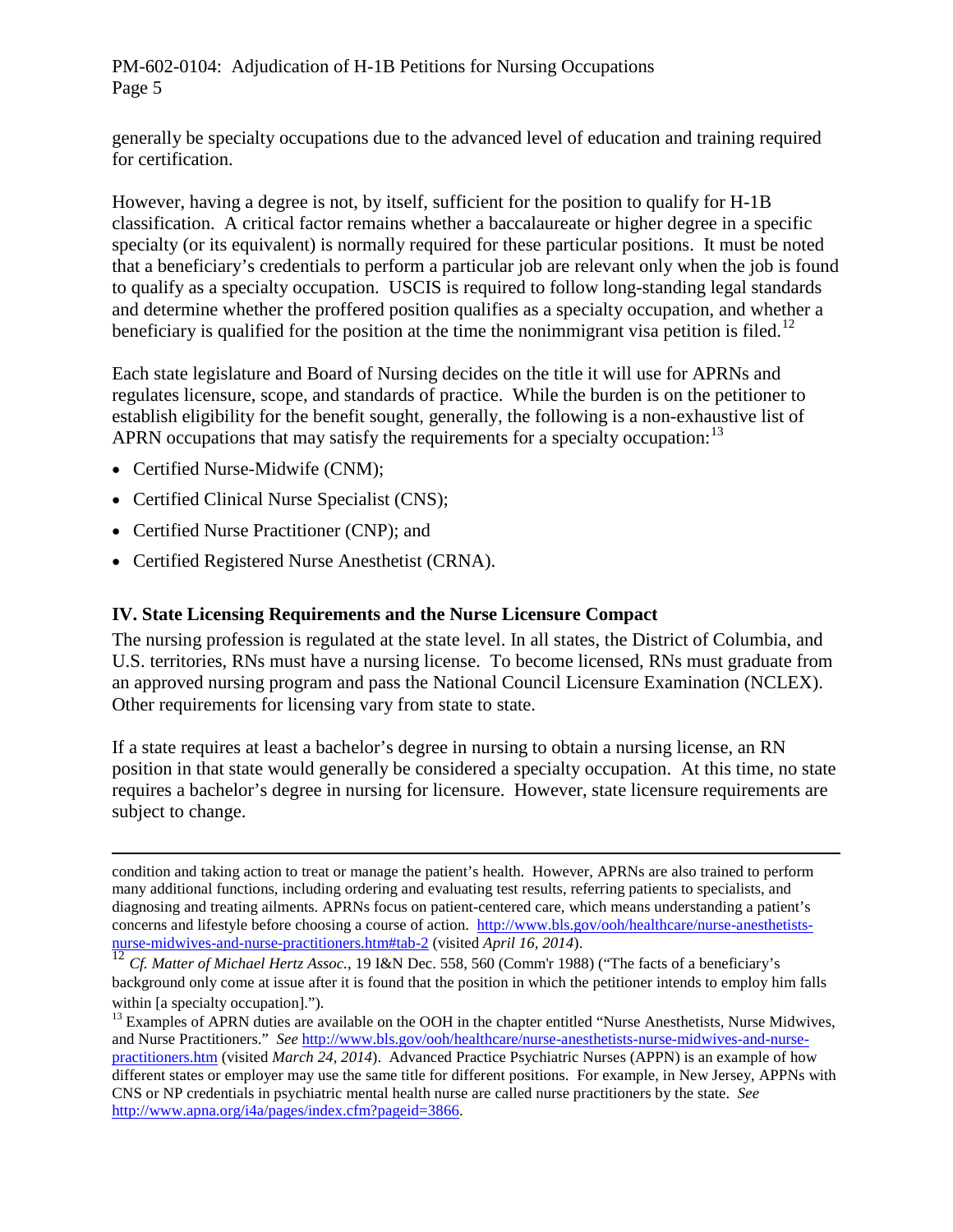Additionally, states allow for licensure by endorsement which means that once a nurse is granted a valid license in his or her home state, he or she can apply and pay applicable fees in any other state and be granted a license in the new state. There are several publically available databases where state requirements and nurse licensures can be verified, including the National Council of State Boards of Nursing (NCSBN), Nursys Licensure Quick Confirm, and Nursys Licensure Verification. [14](#page-5-0)

Many states also participate in a licensure compact, which enables multistate licensure for nurses. The Nurse Licensure Compact (NLC) allows an RN and licensed practical/vocational nurse (LPN/VN) to have one multi-state license in a primary state of residency (the home state) and to practice in other compact states (remote states), while subject to each state's practice laws and discipline.<sup>[15](#page-5-1)</sup> Under the NLC, foreign nurses applying for licensure in a compact state may declare either the country of origin or the compact state as the primary state of residency.<sup>[16](#page-5-2)</sup> If the foreign country is declared the primary state of residency, a single-state license will be issued by the compact state.[17](#page-5-3) To date, APRNs are not included in this compact. Therefore, APRNs must apply in each state in which they practice, unless exempted when employed in a federal facility.

## **V. Evidence to Establish a Position Qualifies as a Specialty Occupation**

When submitting an H-1B petition, the petitioner must show by a preponderance of the evidence that the proffered position qualifies as a specialty occupation. As in other visa classifications administered by USCIS, the preponderance of the evidence standard requires that a petitioner show that what it claims is more likely the case than not. This is a lower standard of proof than both the standard of "clear and convincing evidence," as well as the "beyond a reasonable doubt" standard that applies to criminal cases.<sup>[18](#page-5-4)</sup>

In determining whether a petitioner meets the preponderance of the evidence standard, adjudicators will consider all of the evidence in the record of proceeding. Such documentation submitted by petitioners often includes evidence regarding:

- The nature of the petitioner's business;
- Industry practices;

<span id="page-5-0"></span><sup>&</sup>lt;sup>14</sup> Currently, approximately 24 states participate in the Nurse Licensure Compact (NLC), allowing for mutual recognition of a nurse's license. The remaining 26 noncompact states allow for reciprocity, but a nurse must have a license specific to practice in any noncompact state. This will require an application for licensure by endorsement and completion of any of the new state board's regulations and provision of all of the requested documentation. The NCSBN website provides a map of which states require a master's or higher degree to practice in an advanced role. *See* [https://www.ncsbn.org/2567.htm.](https://www.ncsbn.org/2567.htm) Nursys Licensure Quick Confirm provides online nursing reports for employers, nurses and the general public a[t https://www.nursys.com/LQC/LQCSearch.aspx.](https://www.nursys.com/LQC/LQCSearch.aspx) Nursys License Verification hosts online verification for nurses requesting to practice in another state at [https://www.nursys.com/NLV/NLVSearch.aspx.](https://www.nursys.com/NLV/NLVSearch.aspx) <sup>15</sup> For illustrative examples and additional information, *see* the National Council of State Boards of Nursing website

<span id="page-5-1"></span>a[t https://www.ncsbn.org/nlc.htm#moving.](https://www.ncsbn.org/nlc.htm#moving) Additionally, individual state licensing boards provide information about individual licensees as a public service.

<sup>&</sup>lt;sup>16</sup> A compact state is any state that has adopted the NLC.

<span id="page-5-3"></span><span id="page-5-2"></span><sup>&</sup>lt;sup>17</sup> Applying for reciprocity is not the same as applying for a license. Nurses need to have a valid license in their current state before applying for transfer to another.

<span id="page-5-4"></span><sup>18</sup> *See Matter of Chawathe*, 25 I&N Dec. 369, 375, 376 (AAO 2010).